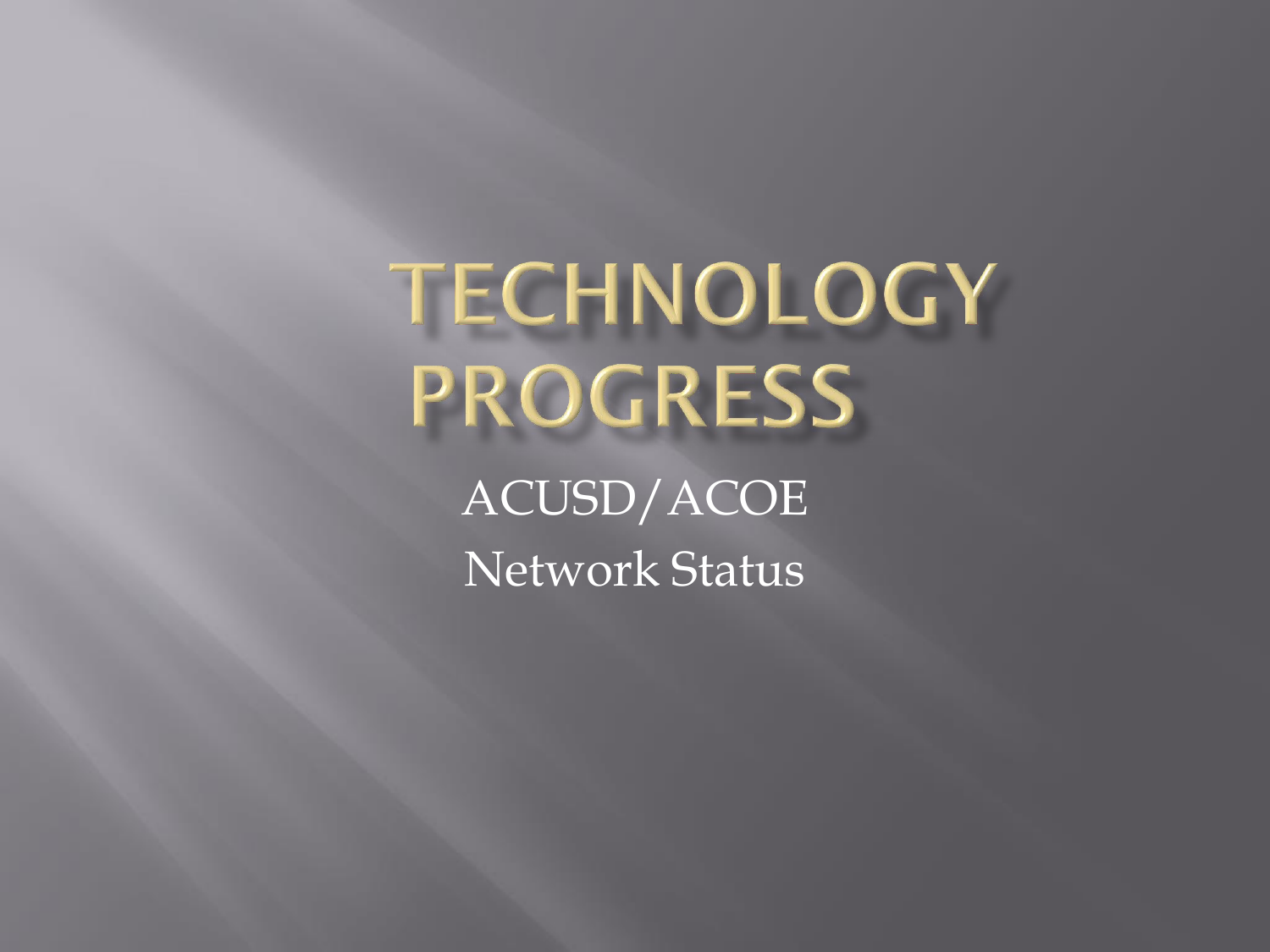# **July 1, 2014**

- Put new technology plan in place
- □ Focus onmore technology in the classroom
	- **1)** Upgrade or replace current PCs
	- 2) Make a move to Google Chrome Books and Google Apps for Education
	- 3) Increase wireless Infrastructure
	- 4) Increase Smart Boards in Classrooms
	- 5) Monitor Bandwidth for necessary increase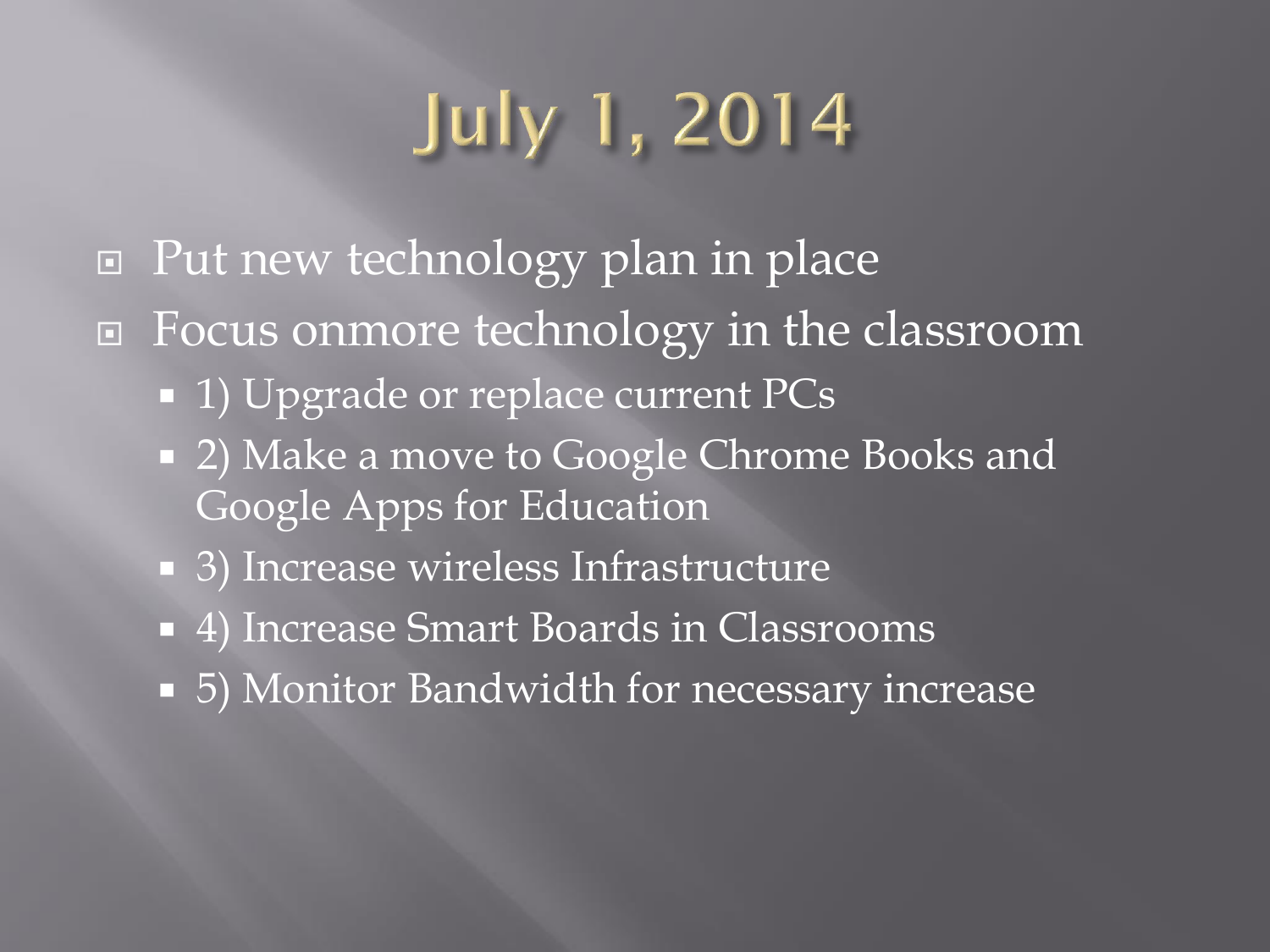# **Network Client Comparison**

APRIL 30, 2014 MAY 5, 2016

- □ 1321 Reporting to SMS
- **B** 891 Windows XP
- **E** 336 Windows 7
- **E** 94 Windows 2K
- □ 75% of Clients reaching end of support

1551 Reporting to SMS

- $\Box$  1334 Windows 7
- $\Box$  189 Windows XP
- **11 Windows 2K**
- **B** 8 Windows 10
- **B** Windows 8
- $\Box$  11 Windows 2000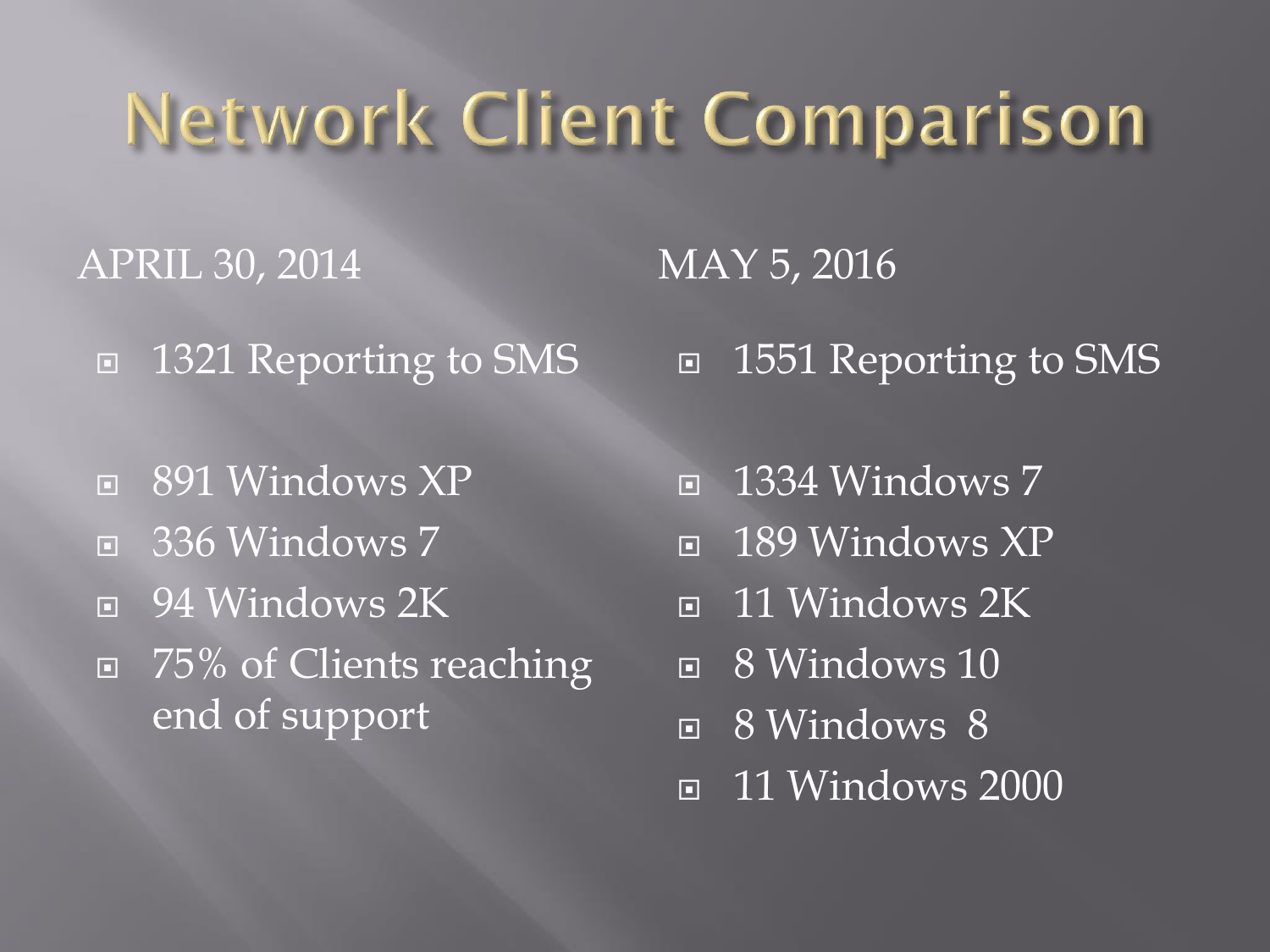#### **PC Upgrades** Out with Windows XP

In the 2013-2014 school year teacher computers were replaced or upgraded to support Windows 7

 In schools years 2013-2016 all labs were upgraded /replaced to support Windows 7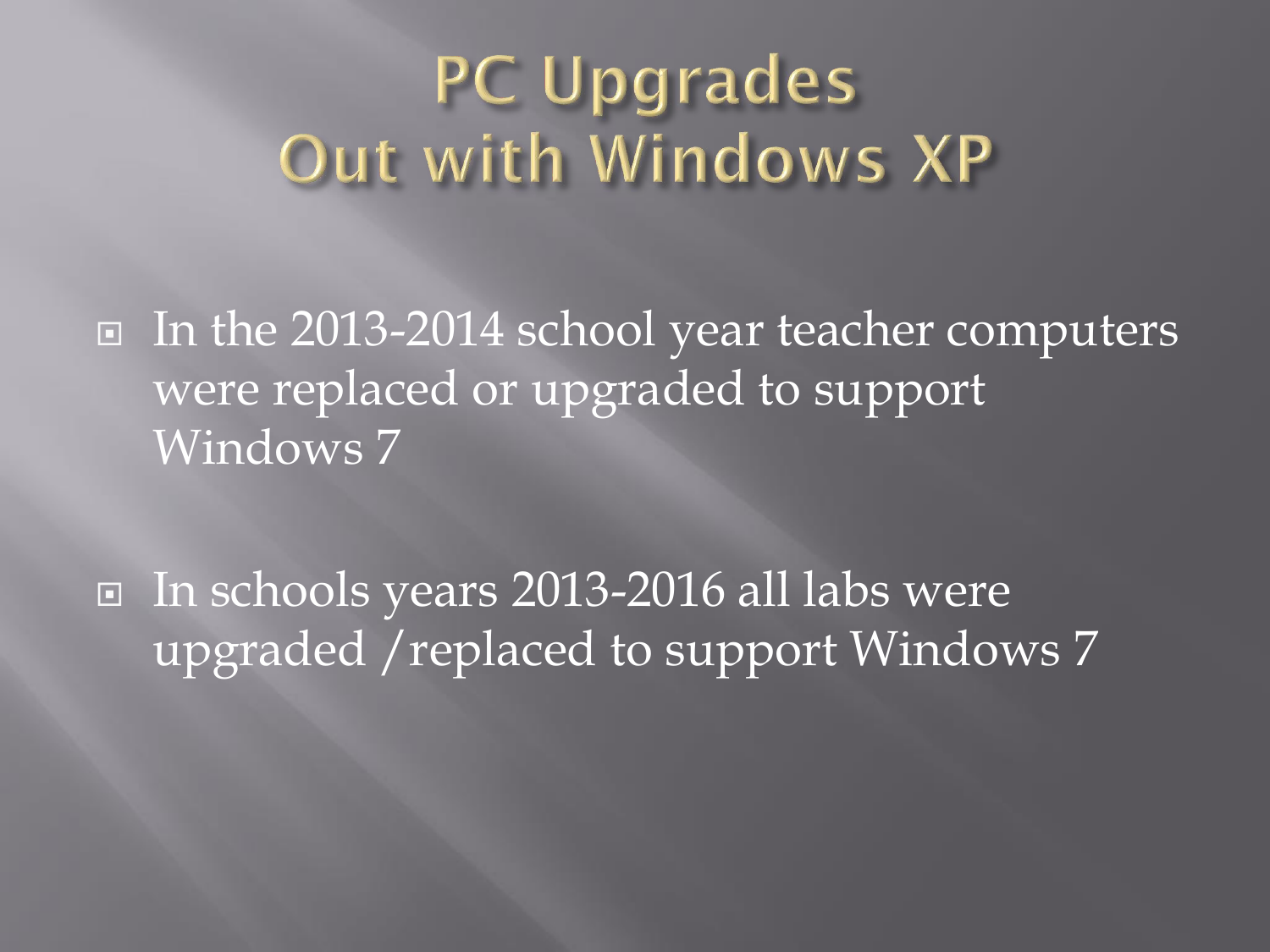#### **Google Chrome Books and GAFE**

APRIL 2014 MAY 2016

64 Chrome Books in use

 1332 Chrome Books in use

 No Google User Accounts

□ 3833 Google User accounts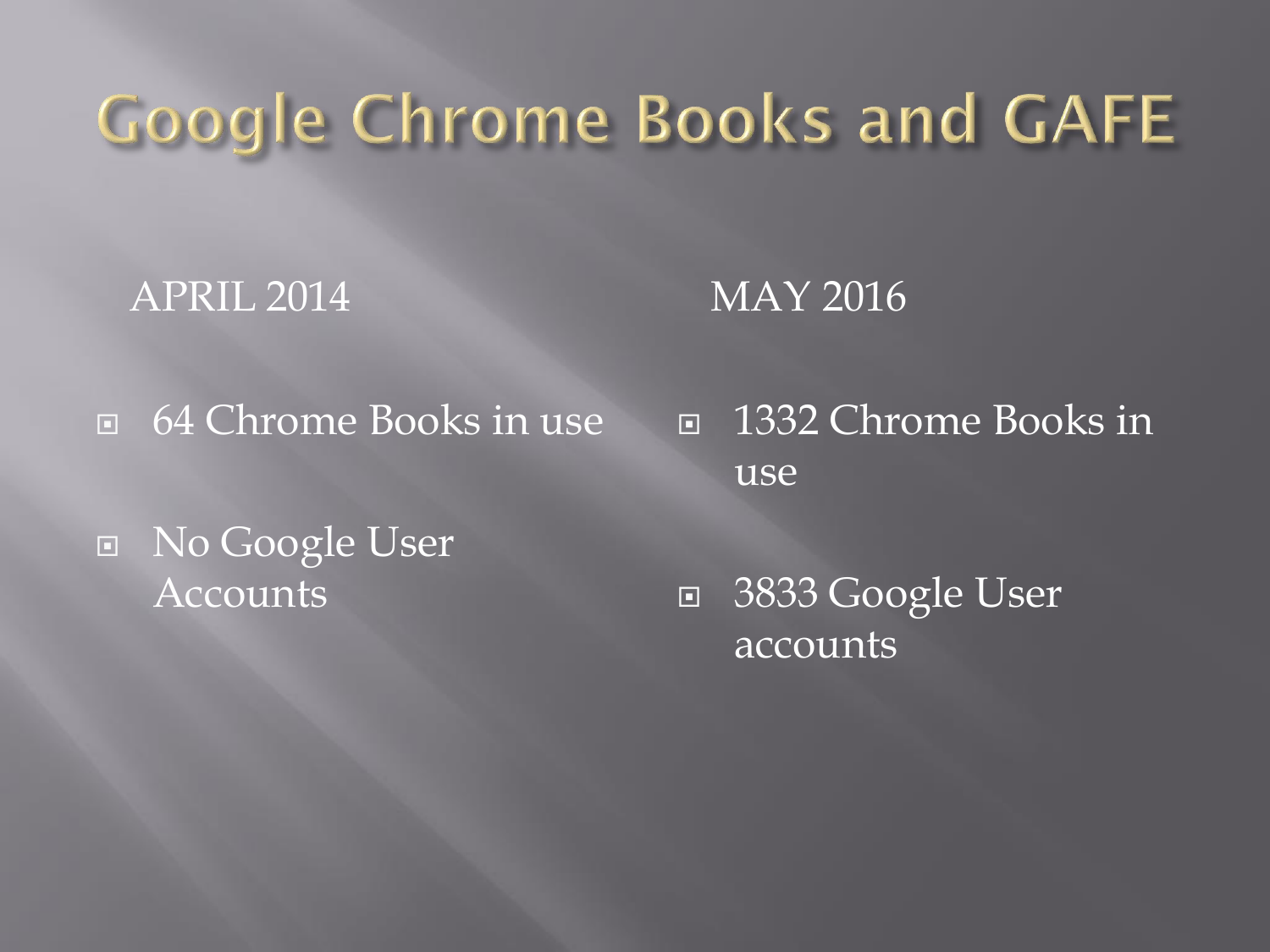#### Wireless Access

- □ Prior To 2013 wireless was isolated to specific classrooms
- Summer 2014, 100 Wireless access points were installed district wide for SBAC trial testing. Primarily in testing areas
- **EXTE FROM 2014 to 2016 wireless access points have** continued to be added . Currently 126 Access points installed in the district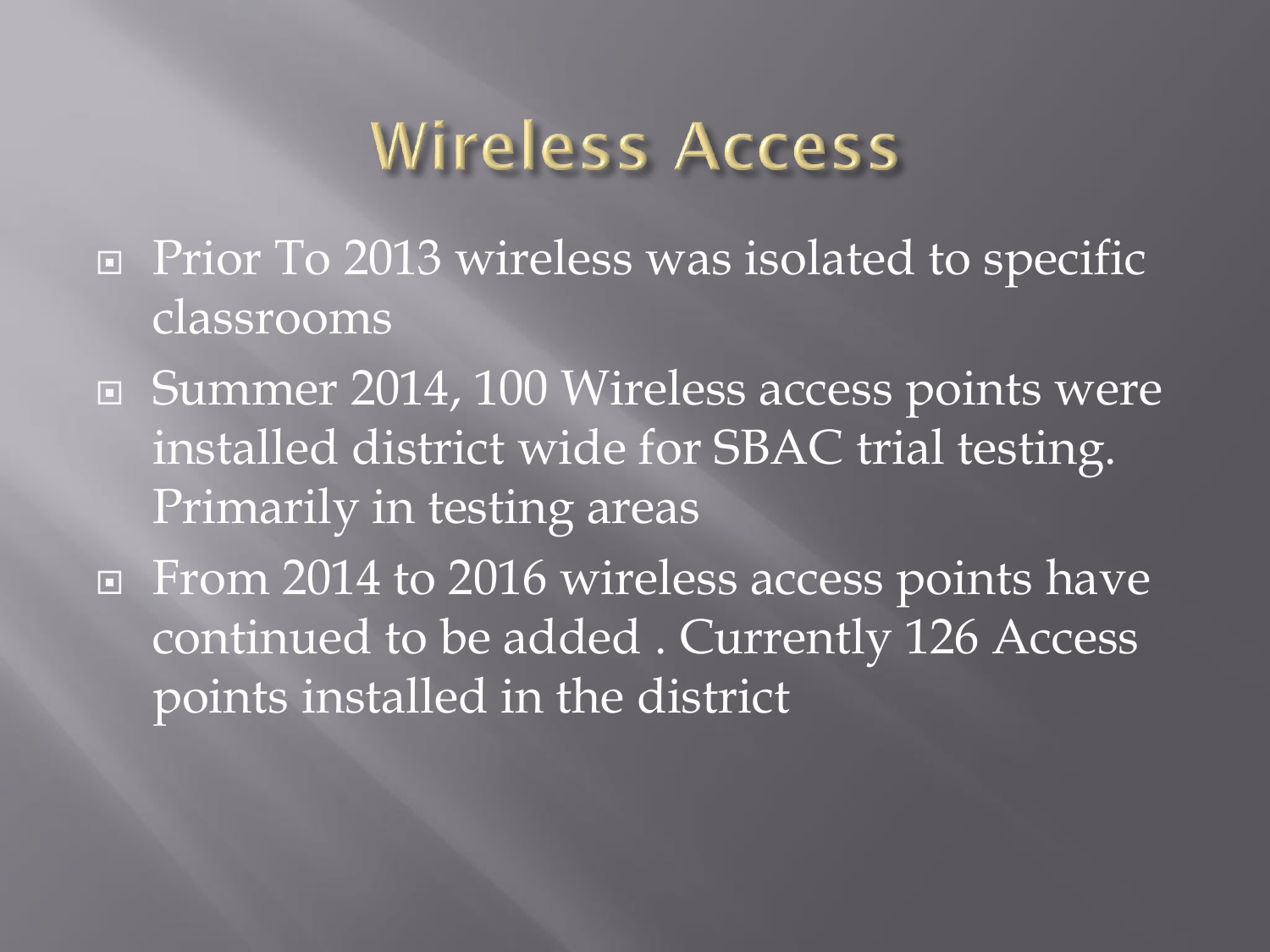#### **Smart Boards**

 Goal of tech plan was one Smart Board for every two class rooms

 Smart Boards are currently installed in 94% of all classrooms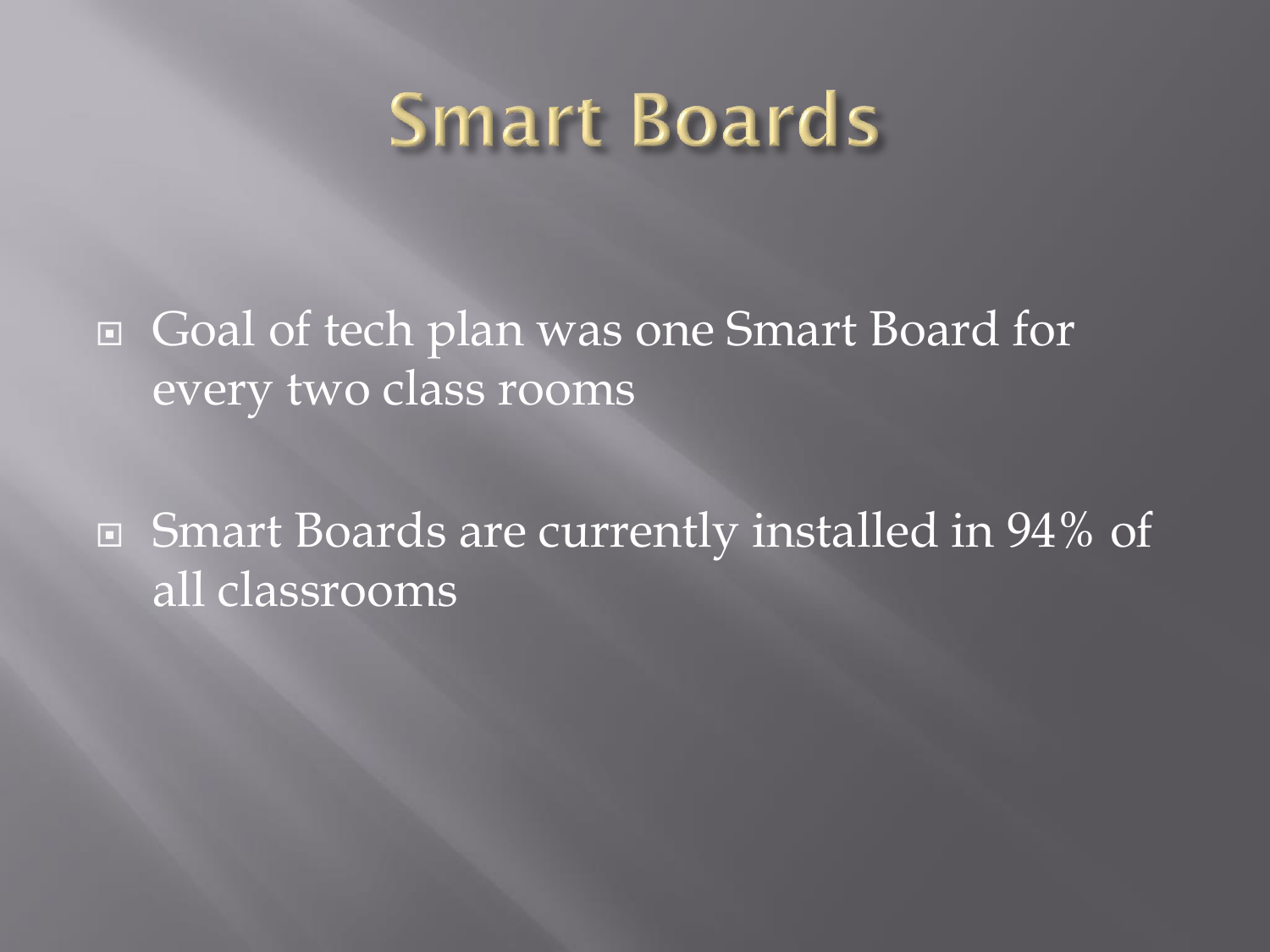## Bandwidth - Defined (Ability to move data)

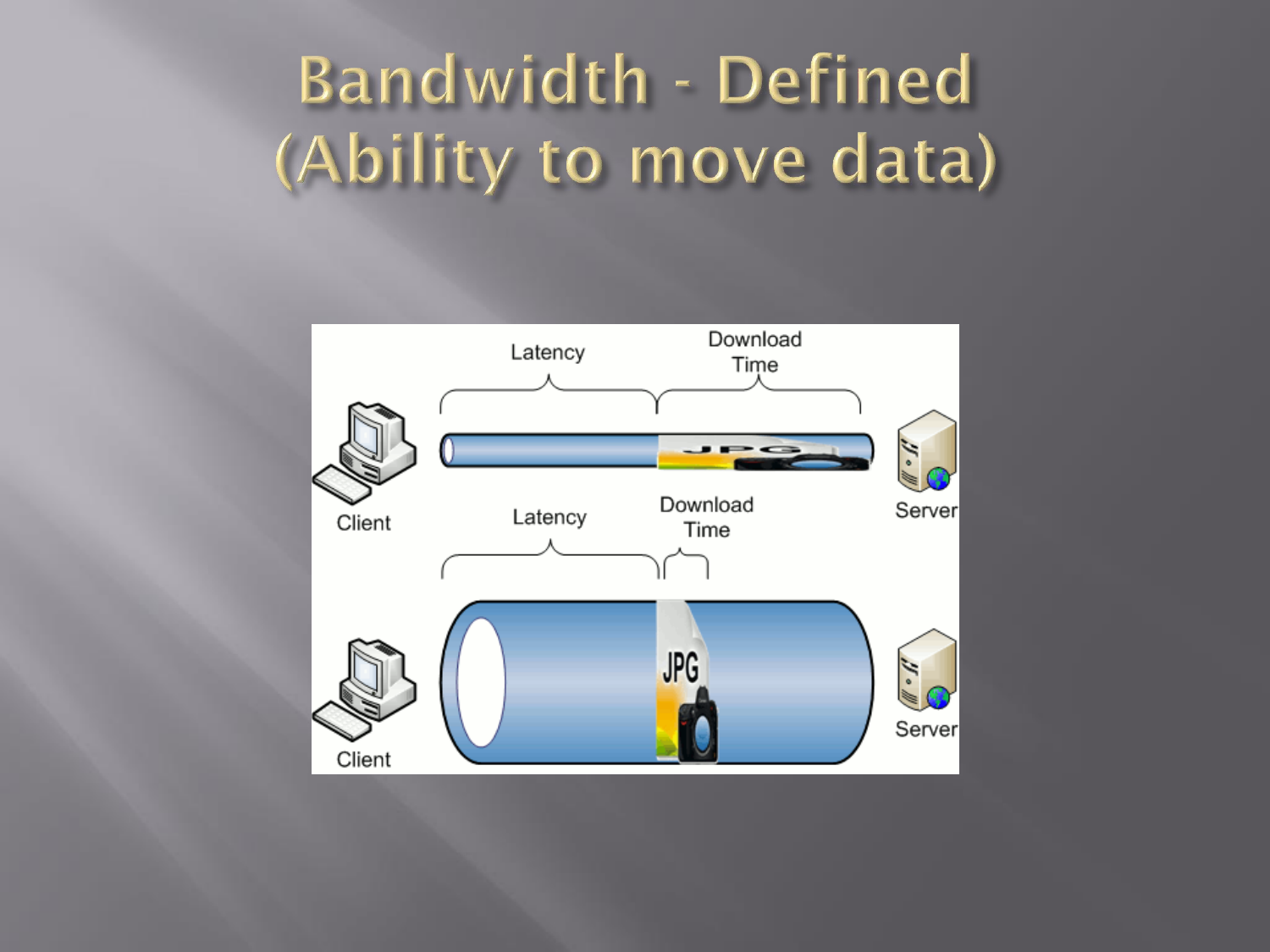## **Bandwidth History**

INTERNAL BANDWIDTH – DIRECT TO EACH SITE

- **Prior to 2010 1.54 MB**
- **a** 2010 Increased to 100 MB
- □ 2016 Increased to 1000 MB (infrastructure upgrade completed 6/1) Usage is 40% of 100 MB during peak periods
- EXTERNAL BANDWIDTH – SHARED BY ALL
- $\overline{2010 45}$  MB
- $\Box$  2013 1000 MB
- $\Box$  2016 10000 MB
- $\Box$  Usage is 4% of 1000 MB at peak periods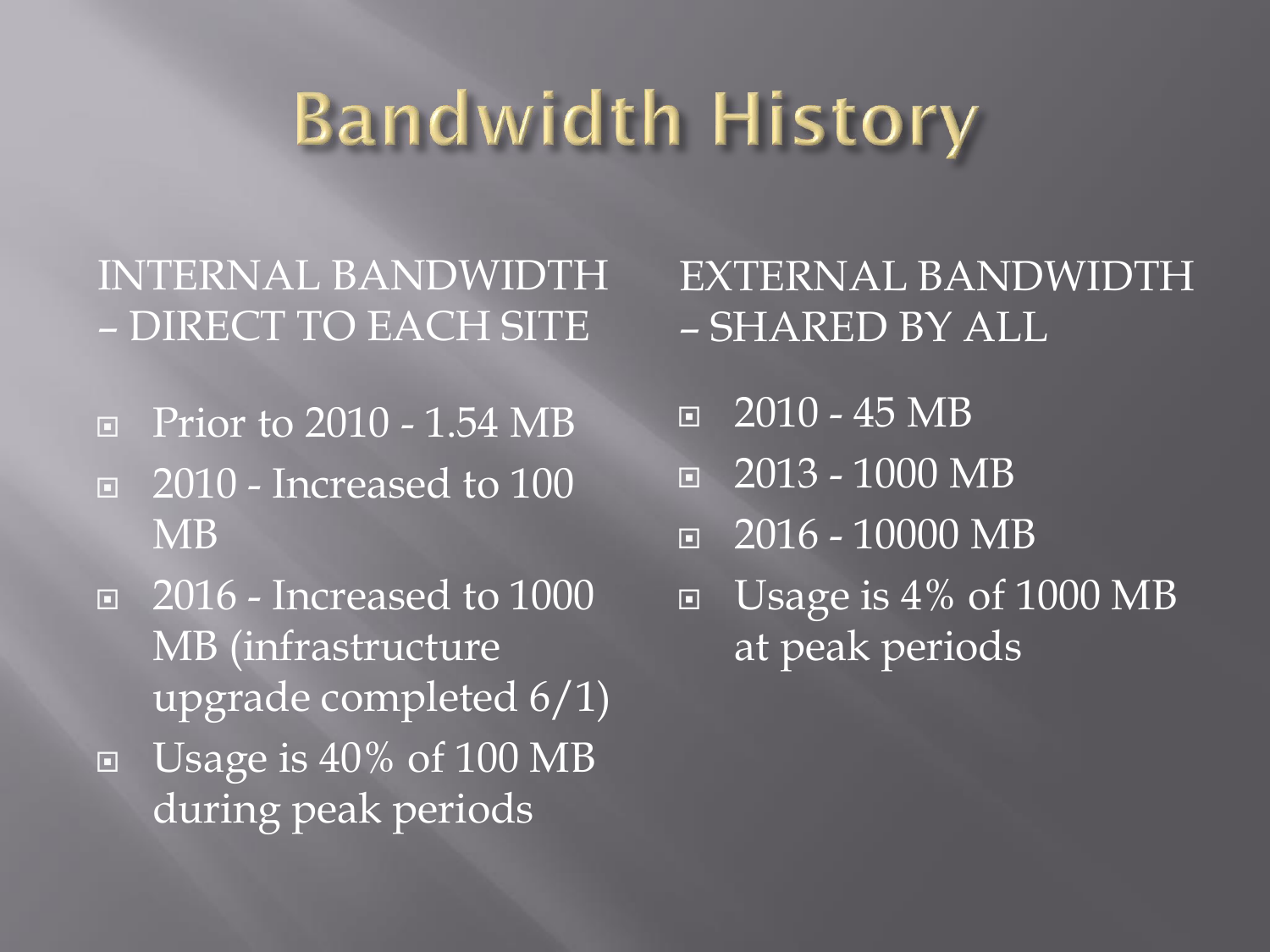## Aeries Parent Portal

- Launched in 2011-2012 school year
- Currently available for all schools
- $\Box$  May, 2012 1000 accounts representing 876 students
- May, 2016 2181 accounts representing 1727 students or 42% of enrollment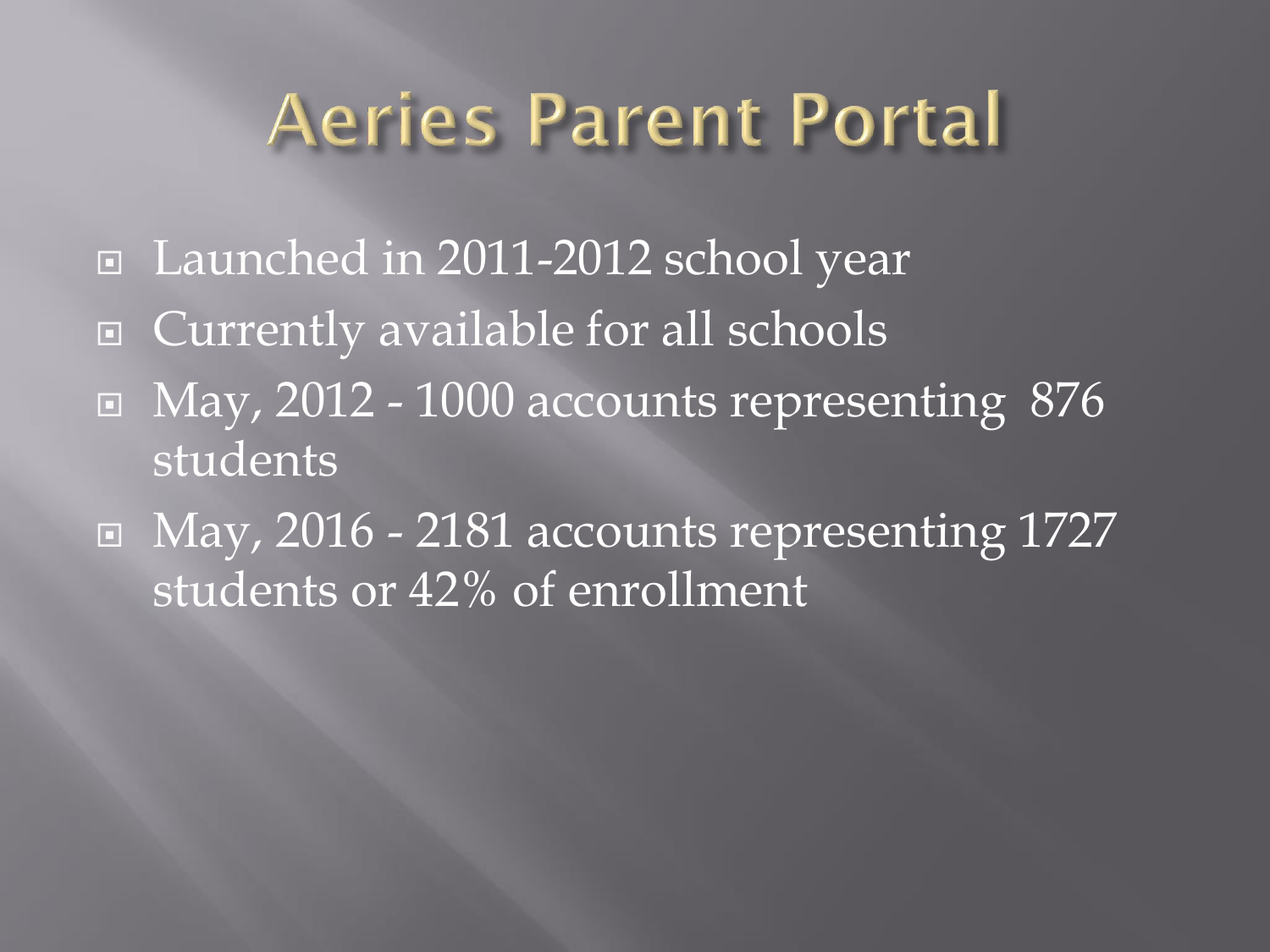## Aeries Grade Book

- □ 98% Usage in the High Schools (Exception Special Ed)
- 98% Usage in Junior High (Exception Special Ed)
- 64% Usage in grades 4-6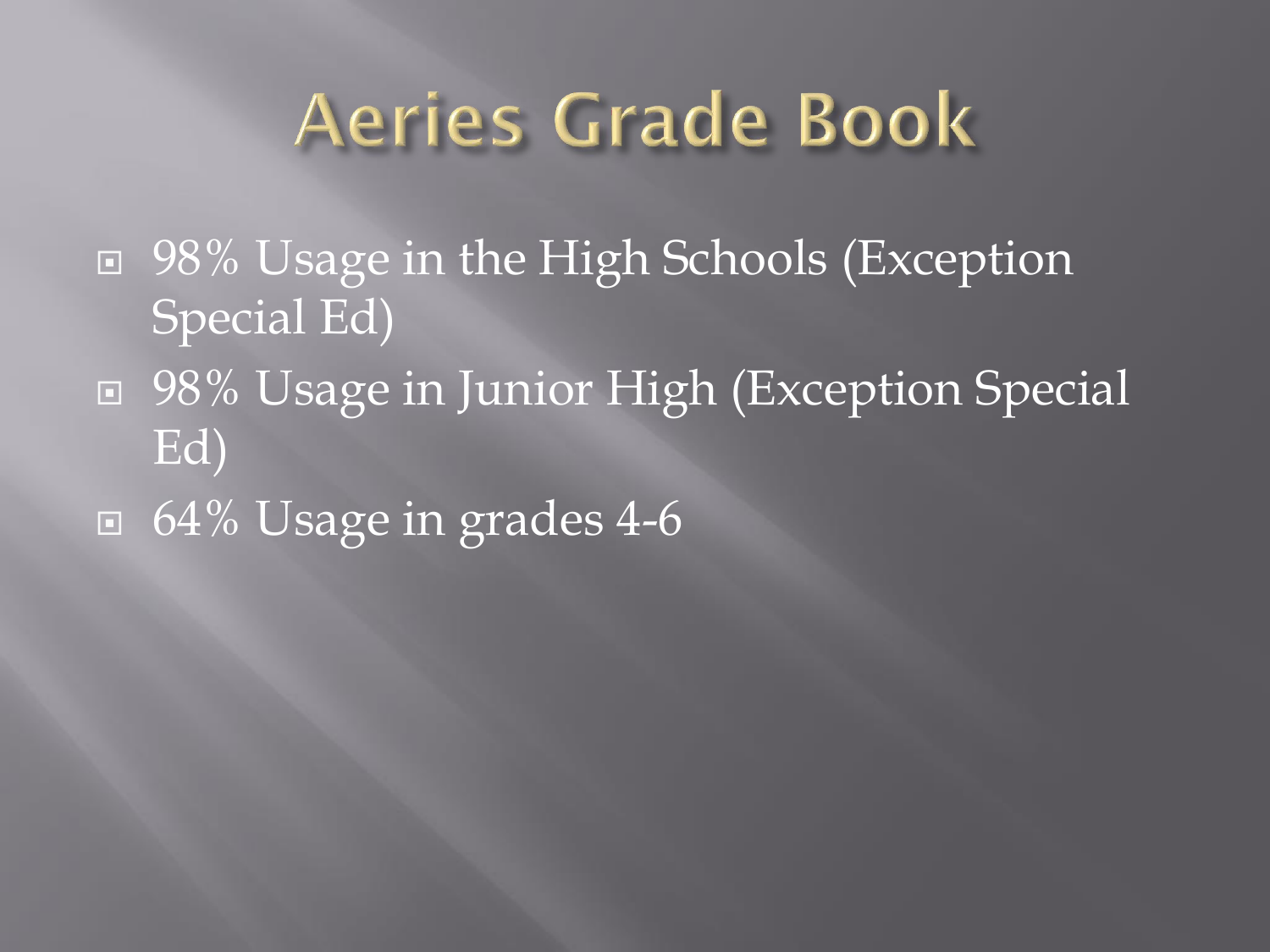# **Tech Support Staff**

- □ Site Techs at each location to address immediate needs
- Brian Enos added to Tech staff 8/2012
- Jerry Howe added to Tech staff 1/2016
- Each location sees a district tech at least one day a week to address any outstanding tech request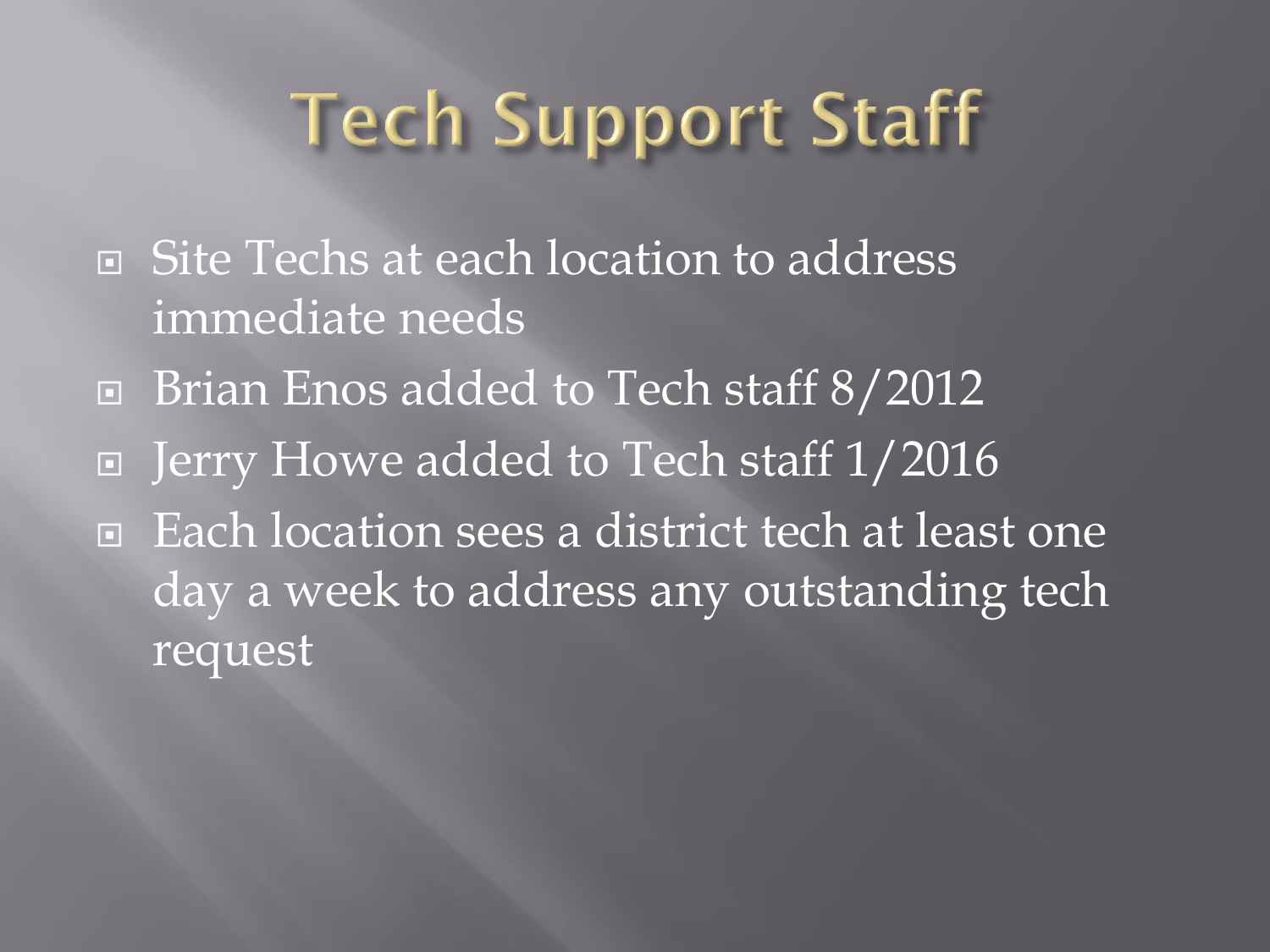# **Future Plans**

- □ Continue to replace/e-waste aging PCs on schedule
- Start to replace older Chromebooks (3 year life) □ Continue to increase wireless coverage as necessary
- Build a 10GB network backbone for the District office as it becomes necessary